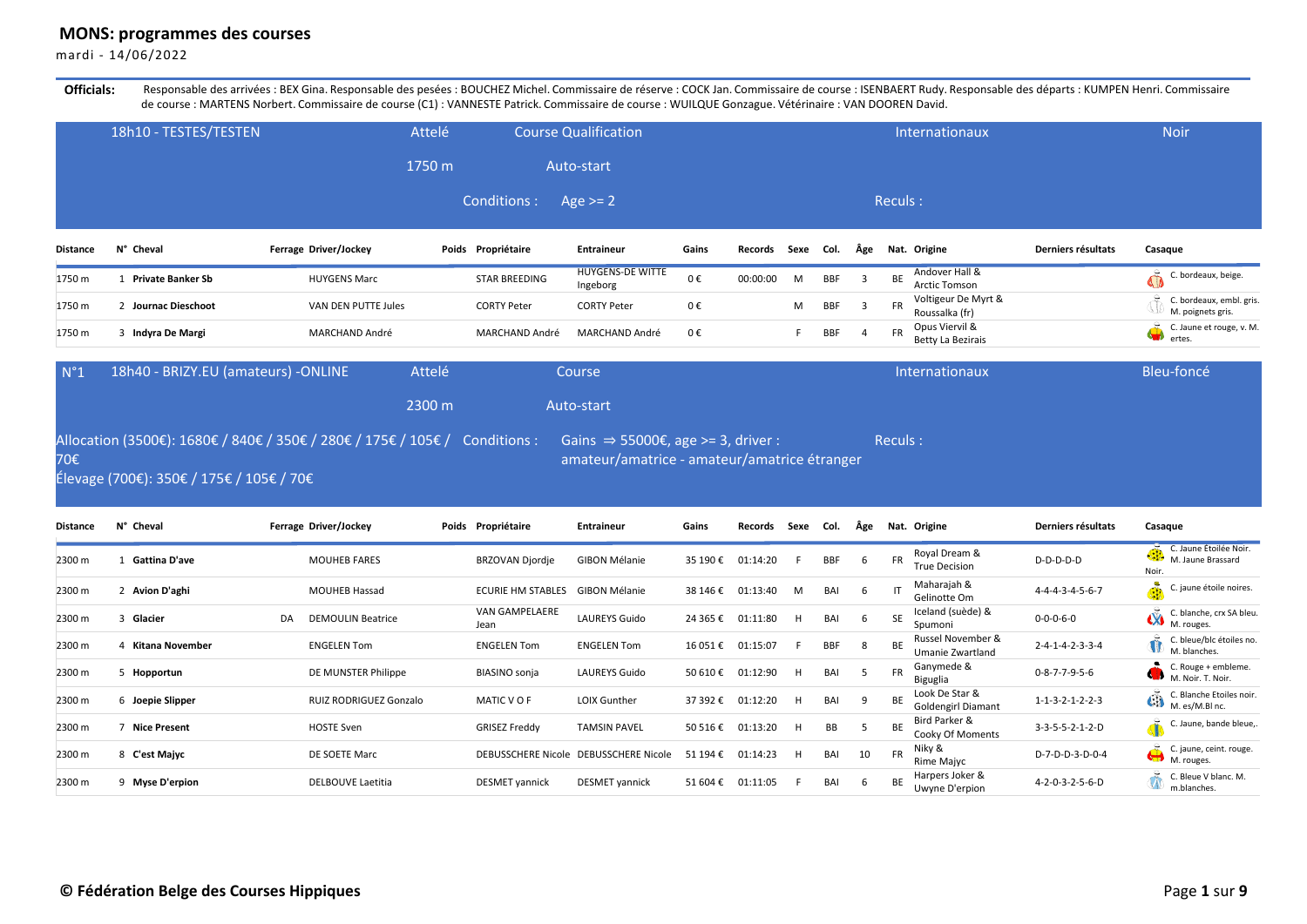| N°2 | 19h10 - IRRAWADDY -ONLINE                                                                                                                                  | Attelé | Course     | Internationaux | Vert-foncé |
|-----|------------------------------------------------------------------------------------------------------------------------------------------------------------|--------|------------|----------------|------------|
|     |                                                                                                                                                            | 2300 m | Auto-start |                |            |
| 60€ | Allocation (3000€): 1440€ / 720€ / 300€ / 240€ / 150€ / 90€ / Conditions : Gains $\Rightarrow$ 32000€, age >= 3<br>Élevage (600€): 300€ / 150€ / 90€ / 60€ |        |            | Reculs:        |            |

| <b>Distance</b> | N° Cheval                | Ferrage Driver/Jockey | Poids Propriétaire      | <b>Entraineur</b>                   | Gains    | Records  | Sexe | Col. | Äge          |           | Nat. Origine                       | Derniers résultats              | Casague                                                          |
|-----------------|--------------------------|-----------------------|-------------------------|-------------------------------------|----------|----------|------|------|--------------|-----------|------------------------------------|---------------------------------|------------------------------------------------------------------|
| 2300 m          | <b>Nevele Hall Graux</b> | <b>HUYGENS Hanna</b>  |                         | DUMONT Jean-marie DUMONT Jean-marie | 25 548 € | 01:13:84 | H    | BAI  |              | BE        | Boardwalk Hall &<br>Valorbe        | 1-3-D-D-3-0-1-D                 | ò.<br>C. bleu turquoise, "V".                                    |
| 2300 m          | <b>Melting Pot</b>       | <b>CORBANIE Jo</b>    | <b>BRUYNEEL Marc</b>    | <b>CORBANIE Jo</b>                  | 31 487 € | 01:13:30 |      | BAI  | $\mathbf{b}$ | BE        | Bird Parker &<br>Olla Di Azzurra   | $D-1-2-2-1-1-3-3$               | C. Rouge chevrons<br>verts. M. rouges brass.<br>ve.              |
| 2300 m          | Letina Sunshine          | <b>HUYGENS Marc</b>   | VAN DE WEGHE<br>Etienne | <b>HUYGENS-DE WITTE</b><br>Ingeborg | 26 990 € | 01:13:42 |      | BBF  |              |           | Jasmin De Flore &<br>Jealous Again | 4-5-3-7-2-3-3-2                 | C. Bleue et coutures gr.<br>M. ises.                             |
| 2300 m          | Little Brigadoon         | <b>WILLEMS Wim</b>    | <b>WILLEMS Wim</b>      | <b>WILLEMS Wim</b>                  | 28 221 € | 01:12:00 | M    | BAI  |              | <b>BE</b> | Quite Easy &<br>Ambre Brigadoon    | 2-3-D-5-0-1-D-3                 | C. noire et rouge. M. n.<br>poignets rouges.                     |
| 2300 m          | Alezan Rose              | UYTTENDAELE Stefaan   | <b>HUGE Joel</b>        | <b>GRISEZ Marc</b>                  | 25 959€  | 01:13:30 | н    | ALZ  | 12           | <b>FR</b> | Laetenter Diem &<br>Kosie Rose     | 6-D-4-6-D-7-0-7                 | C. Mi diagon.<br>$\bullet$ $\bullet$ vert+jaun. M.<br>e/M:rouge. |
| 2300 m          | 6 Luke Winner            | <b>LOIX Gunther</b>   | MATIC V O F             | <b>LOIX Gunther</b>                 | 26 228 € | 01:13:88 | H    | BAI  |              | ВE        | S J 's Photo &<br>Titchina         | $2 - 1 - 1 - 2 - 1 - 1 - 2 - 1$ | C. Blanche Etoiles noir.<br>$\overrightarrow{C}$ M. es/M.BI nc.  |
| 2300 m          | Jessy Jet Vg             | VERGAERDE Gérard      | <b>VERLINDEN Guido</b>  | <b>VERLINDEN Guido</b>              | 28 877€  | 01:14:18 |      | ALZ  | $\Omega$     | <b>BE</b> | Quango Jet &<br>Abelien Heikant    | 4-5-4-D-1-3-4-D                 | C. Mauve etoile beige.<br>$\sqrt{10}$<br>M. mauves.              |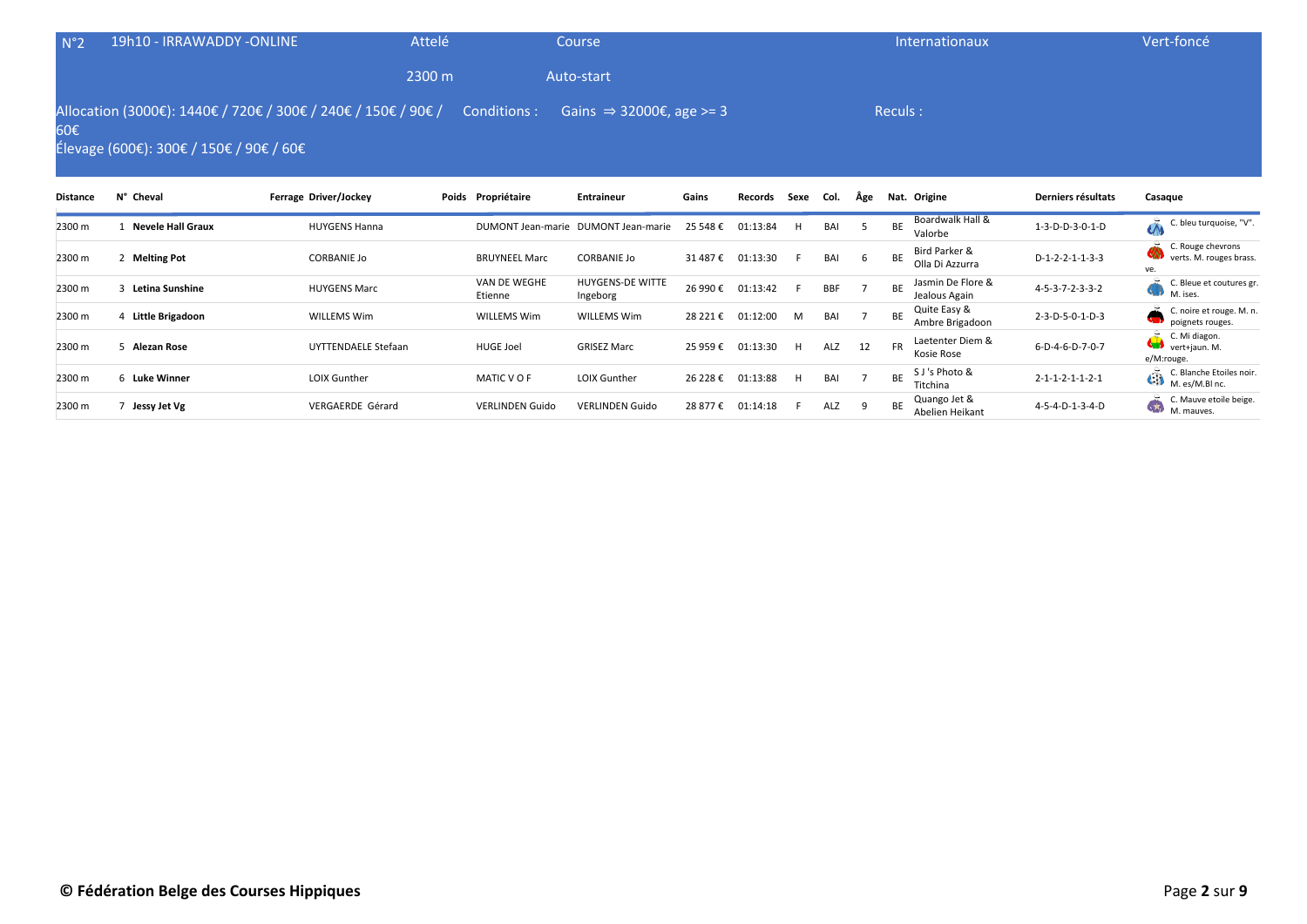| N°3             | 19h40 - SEPIK PAPOUASIE - PREMIUM                                                                                        |                |                            | Attelé |                        | Course                              |           |          |      |            |                |           | Inter. Priorité belges                         |                                 | Rouge                                                            |
|-----------------|--------------------------------------------------------------------------------------------------------------------------|----------------|----------------------------|--------|------------------------|-------------------------------------|-----------|----------|------|------------|----------------|-----------|------------------------------------------------|---------------------------------|------------------------------------------------------------------|
|                 |                                                                                                                          |                |                            | 2840 m |                        | Auto-start                          |           |          |      |            |                |           |                                                |                                 |                                                                  |
|                 | Allocation (2000€): 960€ / 480€ / 200€ / 160€ / 100€ / 60€ / 40€ Conditions :<br>Élevage (400€): 200€ / 100€ / 60€ / 40€ |                |                            |        |                        | Gains $\Rightarrow$ 9000€, age >= 3 |           |          |      |            |                | Reculs:   |                                                |                                 |                                                                  |
| <b>Distance</b> | N° Cheval                                                                                                                |                | Ferrage Driver/Jockey      |        | Poids Propriétaire     | <b>Entraineur</b>                   | Gains     | Records  | Sexe | Col.       | Âge            |           | Nat. Origine                                   | Derniers résultats              | Casaque                                                          |
| 2840 m          | 1 Kojak D'hoeve                                                                                                          | DP.            | <b>VANDENABEELE Floris</b> |        | DE KETELAERE Koen      | DE KETELAERE Koen                   | 7 054€    | 01:15:65 | H.   | <b>BBF</b> | 8              | BE        | Probes Star &<br>Olivia Rhode                  | 2-3-0-5-6-6-6-8                 | $\frac{1}{2}$ C. Jaune, bandes et<br>bra. M. ss. rouges.         |
| 2840 m          | 2 One Love Bianca                                                                                                        |                | <b>TAMSIN PAVEL</b>        |        | <b>AYOUAZ Karim</b>    | <b>TAMSIN PAVEL</b>                 | 7 250€    | 01:16:15 | M    | <b>BBF</b> |                | BE        | Love You &<br>Neve Di Bianca                   | D-D-3-6-D-5-2-2                 | C. blanche, ceint. vert.<br>M. blc/vertes.                       |
| 2840 m          | 3 Kelly Zwartland                                                                                                        |                | <b>WENDRICKX Gerry</b>     |        | <b>WYNS Karel</b>      | <b>WYNS Karel</b>                   | 6 597€    | 01:15:29 | H.   | BAI        | 8              | <b>BE</b> | <b>Bolets Aspirant &amp;</b><br>Que Storia Jet | $3 - 8 - 6 - 4 - 6 - D - 1 - 0$ | C. blanche, 2 lig. jaun.<br>M. brass. jaunes.                    |
| 2840 m          | 4 Miss Du Chatault                                                                                                       | D <sub>4</sub> | LANNOO Luc A               |        | <b>MATTHIJS Paul</b>   | LANNOO Arsène                       | 8 5 9 2€  | 01:15:29 |      | BB         | 6              | BE        | Napoleon De Bussy &<br>Cana Du Chatault        | D-1-2-6-7-3-3-4                 | C. Vert-clair, trefle v.<br>M. ert fonce.                        |
| 2840 m          | 5 Hairos De Lahaye                                                                                                       |                | DE GRAEVE Koen             |        | DE GRAEVE Koen         | DE GRAEVE Koen                      | 8 2 2 8 € | 01:15:94 | H    | BAI        | 5              | <b>FR</b> | Amiral Sacha &<br>Pearl Du Boscail             | D-7-D-7-9-0-8-D                 | C. bleue, fer a ch jaun.<br>M. bla bras ble/jaun.                |
| 2840 m          | 6 Nicky Pride                                                                                                            | DA             | <b>MATTHEEUWS Adelin</b>   |        |                        | MATTHEEUWS Adelin MATTHEEUWS Adelin | 8 590€    | 01:15:85 | M    | BB         | .5             | BE        | Abano As &<br>Athina Pride                     | 1-2-2-3-6-D-5-6                 | C. Verte+V orange. M.<br>vertes. T. orange.                      |
| 2840 m          | 7 Montana Van Herend                                                                                                     |                | <b>MOES Marc</b>           |        | <b>HERCKENS Dirk</b>   | <b>MOES Daniel</b>                  | 7429€     | 01:15:06 | н    | BB         | 6              | BE        | Russel November &<br>Zantana Oldeson           | D-2-D-D-6-2-D-3                 | C. rouge, fer noir. M.<br><b>CH</b><br>brass. noirs.             |
| 2840 m          | 8 Loborga Dc                                                                                                             | D <sub>4</sub> | DE GROOTE Marnix           |        | DE COOMAN Staf         | DE COOMAN Staf                      | 8 045 €   | 01:14:99 |      | BAI        | $\overline{7}$ | <b>BE</b> | Express Road (ity) &<br>Doborga                | $6 - 4 - D - 0 - 7 - 3 - 3 - 2$ | C. Mi-violet/jaune,m.vi.<br>w<br>M. olettes.                     |
| 2840 m          | 9 Ostende D'henlou                                                                                                       | DA             | <b>DEPUYDT Kristof</b>     |        | <b>GRISEZ Freddy</b>   | <b>TAMSIN PAVEL</b>                 | 6 520€    | 01:15:75 |      | BB         |                | ВE        | Traders &<br>Sangha Vici                       | D-7-6-5-2-4-2-2                 | C. Jaune, bande bleue,                                           |
| 2840 m          | 10 Juglans Bloc                                                                                                          |                | DE LAENDER Joeri           |        | DE LAENDER Dirk        | DE LAENDER Dirk                     | 5 642€    | 01:15:66 | H    | N          | 9              | ВE        | Prodigious &<br>Astara Bloc                    | 8-8-0-7-6-0-5-6                 | C. bleue et blanc. M<br>đ.<br>blanches bras. b.                  |
| 2840 m          | 11 Lastpretender Cm                                                                                                      |                | VAN DEN PUTTE Jules        |        | <b>BERTELS Gustaaf</b> | <b>LOIX Gunther</b>                 | 6579€     | 01:15:89 | н    | BAI        | 7              | BE        | Quick Wood &<br>Vera Boko                      | $5 - 3 - 3 - 5 - 2 - D - 1 - 1$ | C. ble, crx blc. M. fer<br><b>A</b><br>iaune.                    |
| 2840 m          | 12 Labamba Ev                                                                                                            |                | DE RIJCKE Tracey           |        | DE RIJCKE Pascal       | DE RIJCKE Pascal                    | 6 042 €   | 01:15:45 |      | BAI        | -7             | BE        | Lutin Malin &<br>Laura Caline                  | $0 - 4 - 7 - 8 - 2 - 6 - 4 - 8$ | C. noire, logo rouge. M.<br>- 30<br>brass. rouges.               |
| 2840 m          | 13 Marco De Brucom                                                                                                       |                | <b>HUYGENS Hanna</b>       |        | DE KLERCK lotar        | HUYGENS-DE WITTE<br>Ingeborg        | 6 527€    | 01:16:00 | н    | BAI        | 6              | ВE        | Prodigious &<br>Roxane De Pries                | $3 - 6 - 1 - 5 - 2 - 8 - 0 - 1$ | C. bleue, croix jaune.<br><b>SX</b><br>M. brass. jaunes.         |
| 2840 m          | 14 Littlemissmelody                                                                                                      | D <sub>4</sub> | <b>HUYGENS Marc</b>        |        | <b>AGRO NV</b>         | HUYGENS-DE WITTE<br>Ingeborg        | 6 265€    | 01:15:08 |      | BB         |                | ВE        | Quaker Jet &<br><b>Ginger Melody</b>           | D-0-0-5-4-5-D-3                 | C. grenat blanc damier.<br>▩<br>M. grenat.                       |
| 2840 m          | 15 Marco Br                                                                                                              |                | <b>LOIX Gunther</b>        |        | MATIC VOF              | <b>LOIX Gunther</b>                 | 5 265 €   | 01:15:20 | M    | BB         | 6              | ВE        | Harpers Joker &<br>Sarda Br                    | 3-5-5-D-D-6-2-1                 | C. Blanche Etoiles noir.<br>$\bigoplus_{M. \text{ es/M.BI nc.}}$ |

2840 m <sup>16</sup> **Grace** CELIS Gregory MEYNEN Margareth MEYNEN Margareth 6 250 € 01:15:64 <sup>F</sup> BBF <sup>6</sup> FR Saphir Des Elfes &

Saphir Des Elfes & D-5-3-7-8-2-0-6 C. grenat, épaul.grises.<br>Elva Des Jardinets D-5-3-7-8-2-0-6 M. ..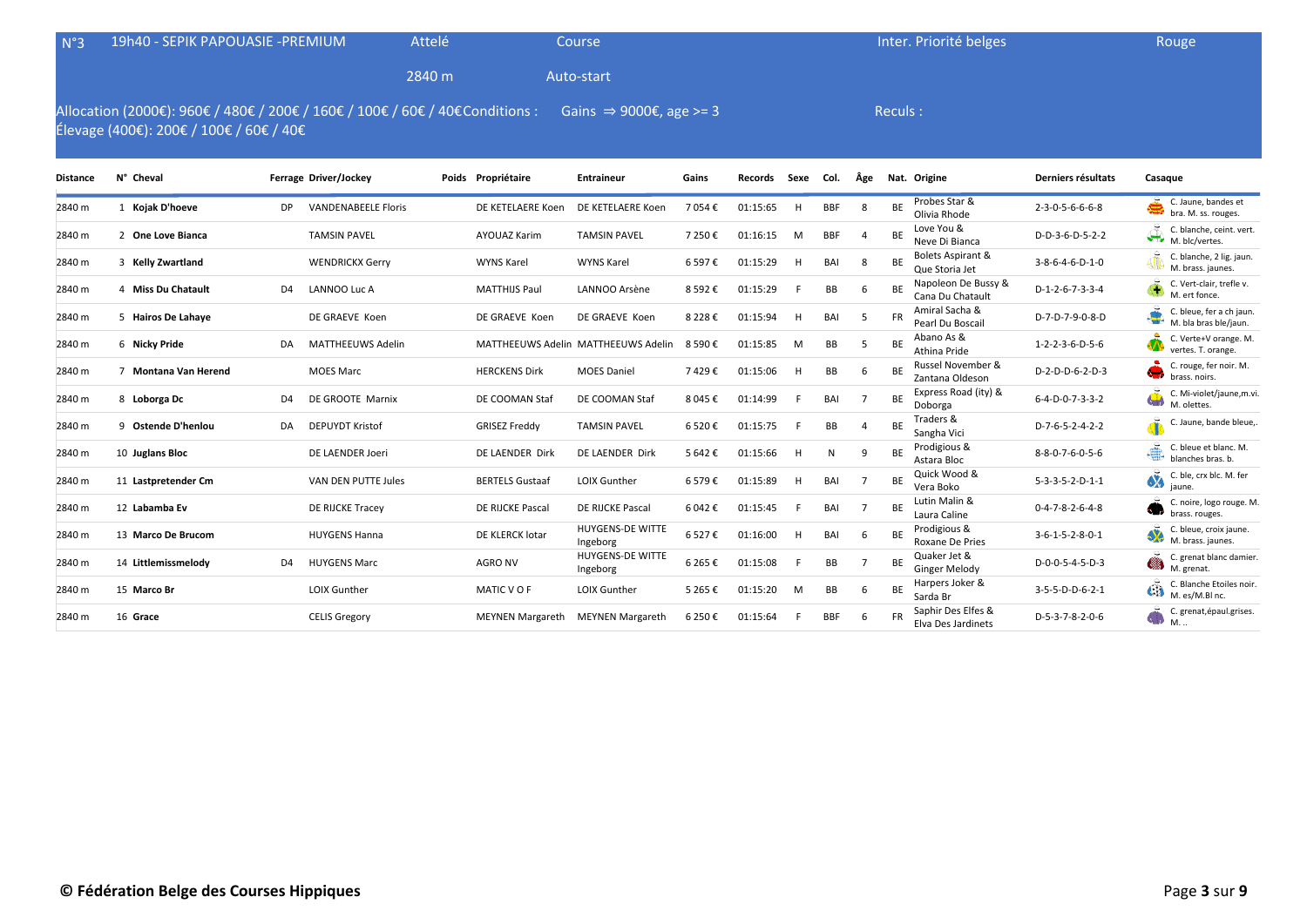| $N^{\circ}4$                                                                                                                                                                       | 20h10 - ZETURF (TF) -PREMIUM |                |                       | Attelé |                          | Course                                |          |          |      |      |     |           | <b>Chevaux TF</b>                    |                                 | Rose                                                  |
|------------------------------------------------------------------------------------------------------------------------------------------------------------------------------------|------------------------------|----------------|-----------------------|--------|--------------------------|---------------------------------------|----------|----------|------|------|-----|-----------|--------------------------------------|---------------------------------|-------------------------------------------------------|
|                                                                                                                                                                                    |                              |                |                       | 2300 m |                          | Auto-start                            |          |          |      |      |     |           |                                      |                                 |                                                       |
| Allocation (4500€): 2160€ / 1080€ / 450€ / 360€ / 225€ / 135€ / Conditions :<br>Gains $\Rightarrow$ 45000€, age >= 3<br>Reculs:<br>90€<br>Élevage (900€): 450€ / 225€ / 135€ / 90€ |                              |                |                       |        |                          |                                       |          |          |      |      |     |           |                                      |                                 |                                                       |
| <b>Distance</b>                                                                                                                                                                    | N° Cheval                    |                | Ferrage Driver/Jockey |        | Poids Propriétaire       | <b>Entraineur</b>                     | Gains    | Records  | Sexe | Col. | Äge |           | Nat. Origine                         | Derniers résultats              | Casaque                                               |
| 2300 m                                                                                                                                                                             | Ezechias                     | <b>DP</b>      | <b>MOUHEB Hassad</b>  |        | <b>ECURIE HM STABLES</b> | <b>GIBON Mélanie</b>                  | 41 735 € | 01:13:59 | H    | ALZ  | 8   | <b>FR</b> | Quick Wood &<br>Thyias               | $5 - 2 - 2 - 3 - 2 - 2 - 6 - 6$ | å<br>C. jaune étoile noires.                          |
| 2300 m                                                                                                                                                                             | 2 Edene D'is                 |                | <b>CELIS Gregory</b>  |        | <b>ECURIE MEVA</b>       | <b>LAUREYS Guido</b>                  | 39 761 € | 01:14:20 |      | N    | 8   | <b>FR</b> | Panache De L'iton &<br>Olly Rush     | $D-2-4-1-5-1-1-2$               | £.<br>C. rouge et blanc.                              |
| 2300 m                                                                                                                                                                             | 3 Bering Du Goutier          | <b>PLA</b>     | DE LAENDER Joeri      |        | DE LAENDER Joeri         | DE LAENDER Joeri                      | 35 097€  | 01:15:30 | H    | BAI  | 11  | <b>FR</b> | Quido Du Goutier &<br>Rafale Perrine | $6 - 6 - 4 - 5 - 0 - 6 - 2 - 8$ | C. bleue, crx blanche.<br>40<br>M. m.blc brass.bleus. |
| 2300 m                                                                                                                                                                             | 4 Feo Trafo                  | <b>PLA</b>     | VERGAERDE Gérard      |        |                          | LANNOO Marc Achiel LANNOO Marc Achiel | 32 298 € | 01:14:74 | H    | ALZ  |     | <b>FR</b> | Rubis De Padd &<br>Souveraine Trafo  | $3-1-4-2-4-8-3-5$               | 乓<br>C<br>4D)<br>Orange/M:bordeau/T:b. M.<br>ordeau.  |
| 2300 m                                                                                                                                                                             | 5 Hero Sense                 | D <sub>4</sub> | VAN DEN PUTTE Jules   |        | <b>ART STABLES</b>       | <b>GHEKIERE Filip</b>                 | 35 430 € | 01:14:30 | H    | BAI  |     | <b>FR</b> | Un Mec D'heripre &<br>Anna Sense     | $0 - D - D - 0 - 7 - D$         | C. verte & grise. M.<br>vertes, brass. gris.          |
| 2300 m                                                                                                                                                                             | 6 Flash Special              |                | <b>DHAENENS Nico</b>  |        | <b>DEMUYNCK Freddy</b>   | <b>GHEKIERE Filip</b>                 | 39 825 € | 01:14:00 | H    | BAI  |     | <b>FR</b> | Volcan Durzy &<br><b>Alike Pearl</b> | 5-7-D-D-6-7-9-7                 | C. bleue, croix sa gri.<br>M. grises.                 |

17 965 € 01:14:92 H BBF 6 FR Orlando Vici &

Philippe LANNOO Arsène 29 212 € 01:14:82 <sup>F</sup> BAI <sup>6</sup> FR Village Mystic &

2300 m <sup>7</sup> **Ermine Du Rys** HUYGENS Hanna POELMANS Jean marc POELMANS Jean marc 38 374 € 01:13:82 <sup>F</sup> BAI <sup>8</sup> FR Lilas Bleu &

2300 m <sup>8</sup> **Gorlando Steed** DP NEIRINCK Francis COMBES Johan GHEKIERE Filip 39 787 € 01:14:60 <sup>M</sup> <sup>N</sup> <sup>6</sup> FR Orlando Vici &

2300 m <sup>11</sup> **Doddy Du Vivier** MOES Marc LHOEST Pierre MOES Daniel 32 023 € 01:14:43 <sup>H</sup> BBF <sup>9</sup> FR Look De Star &

2300 m <sup>12</sup> **Fangio De Karmel** DEVOLDER Dries VAN LEEUWE Dirk DEVOLDER Dries 30 641 € 01:13:75 <sup>H</sup> BF <sup>7</sup> FR Rolling D'heripre &

2300 m <sup>13</sup> **Fougueux Des Iles** DEPUYDT Kristof VERMEULEN Guy DE SOETE Carine 31 752 € 01:14:50 <sup>H</sup> BAI <sup>7</sup> FR Quisling D'anjou &

ECURIE LECUYER Jean-ROUE - LECUYER

Yves

<sup>2</sup> 200 m 9 **Giorgio Du Vivier** MASSCHAELE Philippe ECURIE LECUTER Jean-ROUE - 1<br>Ftienne Etienne

2300 m <sup>10</sup> **Golencia De Warnoc** LANNOO Geert DETAELLENAERE

 $D-1-D-8-D-1-3-D$  C. bleue, étoiles argen.

J.

D-D-5-1-1-1-1-D **C.** noire.

Orlando Vici & 8-0-D-0-4-6-4-3 C. Chevronn¿ blanc<br>Premiere Steed 8-0-D-0-4-6-4-3 bleu. M. /m:blan he

Village Mystic &  $1-0-5-6-8-D-1-3$  C. verte, embleme noir.<br>Olencia

Look De Star &  $4-3-2-1-6-3-4-5$  C. Bleu, etoile jaune,<br>Odessa Du Vivier  $4-3-2-1-6-3-4-5$  C. Bleu, et bleu.

Quisling D'anjou & 2-3-2-3-3-4-D-A C. Damier vert & C. Damier vert & C. Damier vert & C. Damier vert & C. Damier vert & C. Damier vert & C. Damier vert & C. Damier vert & C. Damier vert & C. Damier vert & C. Damier vert &

Rolling D'heripre &  $4-2-3-3-7-6-1-7$  C. orange, bande<br>Romance De Karmel  $4-2-3-3-7-6-1-7$ 

M. blanches.

M. noires.

M. PL bleu.

mauve.

bleu. M. /m:blan he.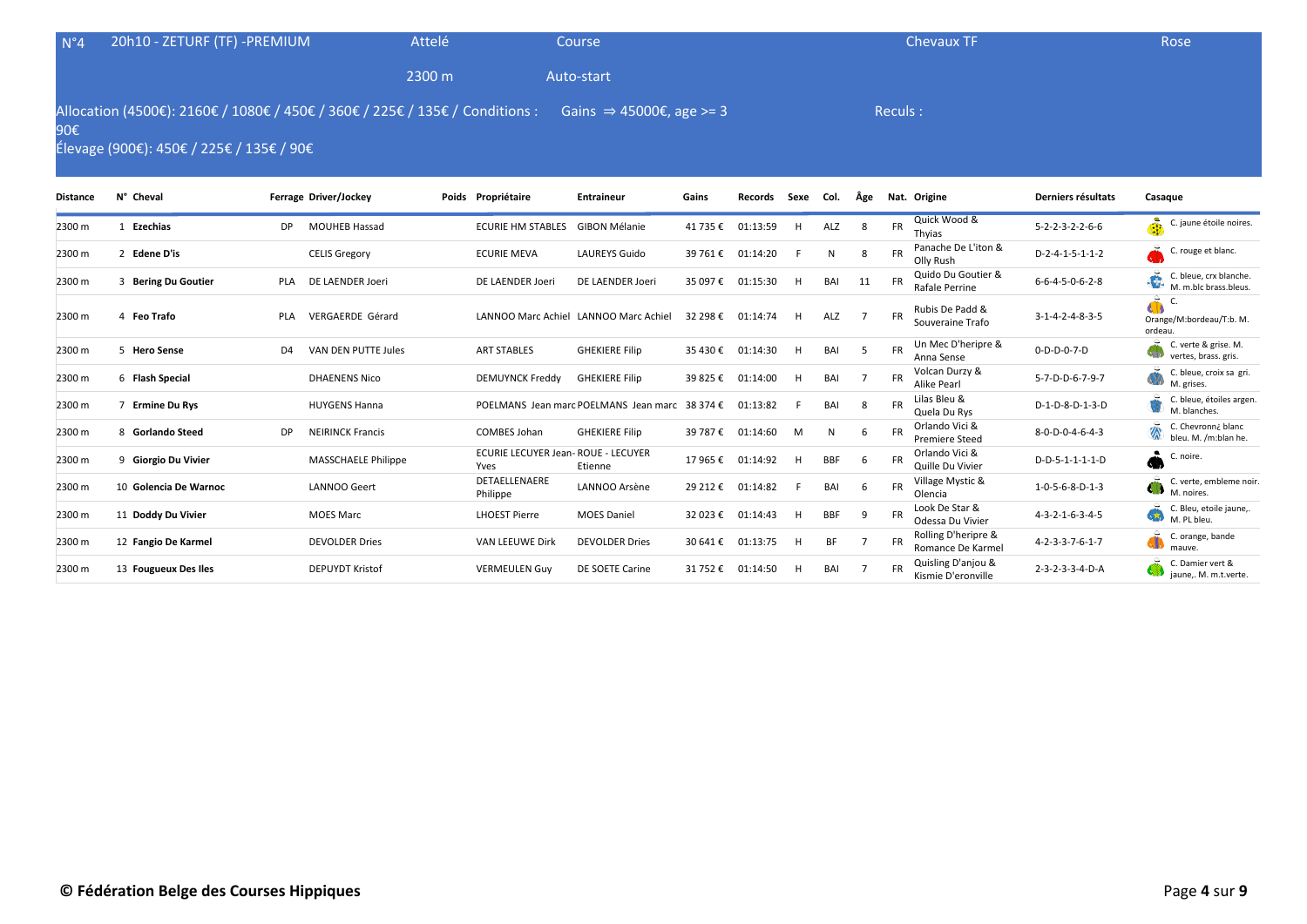| $N^{\circ}5$ | <b>20h40 - EUROTIERCE PARTENAIRE</b><br><b>OFFICIEL (TF) -PREMIUM</b>                                      | Attelé                               |        | Course                 |                                      |          |          |      |      |     | <b>Chevaux TF</b> |                                                   | Vert-clair                      |                                               |
|--------------|------------------------------------------------------------------------------------------------------------|--------------------------------------|--------|------------------------|--------------------------------------|----------|----------|------|------|-----|-------------------|---------------------------------------------------|---------------------------------|-----------------------------------------------|
|              |                                                                                                            |                                      | 2300 m |                        | Auto-start                           |          |          |      |      |     |                   |                                                   |                                 |                                               |
| 80€          | Allocation (4000€): 1920€ / 960€ / 400€ / 320€ / 200€ / 120€ /<br>Élevage (800€): 400€ / 200€ / 120€ / 80€ |                                      |        | Conditions :           | Gains $\Rightarrow$ 25000€, age >= 3 |          |          |      |      |     | Reculs:           |                                                   |                                 |                                               |
| Distance     | N° Cheval                                                                                                  | Ferrage Driver/Jockey                |        | Poids Propriétaire     | <b>Entraineur</b>                    | Gains    | Records  | Sexe | Col. | Äge |                   | Nat. Origine                                      | Derniers résultats              | Casaque                                       |
| 2300 m       | Ghaneenne                                                                                                  | MASSCHAELE Philippe<br>DP            |        | LECAUCHOIS Joel        | MASSCHAELE G                         | 18 661 € | 01:16:90 |      | N    | 6   | <b>FR</b>         | Ni Ho Ped D'ombree &<br><b>Harmonie Castelets</b> | D-7-D-5-0-D-7-D                 | C. bleu clair, ceint. j.                      |
| 2300 m       | 2 Fifty D'erah                                                                                             | D <sub>4</sub><br><b>CORBANIE Jo</b> |        | <b>DECOCK Gert-Jan</b> | <b>DECOCK Gert-Jan</b>               | 22 244 € | 01:14:53 | H    | BAI  |     | FR                | Opium (fr) &<br>Rose D'erah                       | $7 - 3 - 3 - 7 - 0 - 6 - 8 - 2$ | C. bleue, ceint. blanch.<br>M. brass. blancs. |
| 2300 m       | <b>Favian D'harchies</b>                                                                                   | LOIX Gunther                         |        | <b>LEROY Eric</b>      | <b>LOIX Gunther</b>                  | 21 626 € | 01:13:16 | M    | BB   |     | FR                | Quif De Villeneuve &<br>Une D'harchies            | $1 - 4 - 5 - 1 - 2 - 1 - 4 - 2$ | <b>d</b><br>C. jaune, étoiles blanc.          |

2300 m <sup>4</sup> **Goliath Du Vivier** DEHUT Frédéric LHOEST Pierre MOES Daniel 16 435 € 01:14:80 <sup>H</sup> BAI <sup>6</sup> FR Vulcain Du Vivier &

2300 m <sup>5</sup> **Elixir Du Layon** VERVLOET Paul VANSANT Clement VANSANT Clement 19 482 € 01:14:01 <sup>H</sup> ALZ <sup>8</sup> FR Tango Quick &

2300 m <sup>7</sup> **Hermione Du Pont** DHAENENS Nico VERPLANCKEN Kurt GHEKIERE Filip 16 610 € 01:14:42 <sup>F</sup> BAI <sup>5</sup> FR Nectar (fr) &

2300 m <sup>8</sup> **I Am Jack** PLA NEIRINCK Francis DE CRAEMER Melissa GIBON Mélanie 22 550 € 01:16:00 <sup>M</sup> BAI <sup>4</sup> FR Vaux Le Vicomte &

2300 m <sup>9</sup> **Goliath Du Boulay** TAMSIN PAVEL LHOEST Pierre MOES Daniel 15 794 € 01:15:50 <sup>M</sup> BAI <sup>6</sup> FR Jag De Bellouet &

2300 m 11 **Golden Age** VAN DEN PUTTE Jules VAN DEN HENDE Hein VAN DEN HENDE Pieter 14 488 € 01:15:18 M BAI 6 FR Bold Eagle &

<u>2</u><br>2300 m 12 **Gone De Sofia D4** DEPUYDT Kristof DEBUSSERE JOZEF Stal DE SOETE Carine 19 610 € 01:14:79 H BAI 6 FR Sofiana

2300 m <sup>10</sup> **Great One** JACOBS Luc JACOBS Luc JACOBS Luc 13 895 € 01:15:64 <sup>H</sup> ALZ <sup>6</sup> FR Rachmaninov Seven &

2300 m <sup>6</sup> **Gissimer Du Palais** MOES Marc LHOEST Pierre MOES Daniel 20 480 € 01:15:70 <sup>H</sup> ALZ <sup>6</sup> FR Ricimer &

| © Fédération Belge des Courses Hippiques | Page 5 sur 9 |
|------------------------------------------|--------------|
|------------------------------------------|--------------|

Vulcain Du Vivier & D-7-3-2-4-3-6-4 C. Bleu, etoile jaune,.<br>Iguine Du Vivier **D-7-3-2-4-3-6-4** M. PL bleu.

Tango Quick &  $D-2-1-8-2-2-3-3$  C. jaune, crx suisse ve.

Ricimer & C. Bleu, etoile jaune,.<br>Noriane C. C. Bleu, etoile jaune,.

Nectar (fr) & **A.** 4-4-3-5-1-7-5-5 C. Jaune et rouge C. Jaune et rouge C. Jaune et rouge C. Jaune et rouge

Vaux Le Vicomte & 7-0-8-0-9-8-4-7 C. vert & blanc. M.<br>Urlanda Du Boulay 7-0-8-0-9-8-4-7 C. brass. blancs.

Jag De Bellouet & 2-4-0-D-D-0-0-0<br>Vigogne Du Boulay 2-4-0-D-D-0-0-0

Rachmaninov Seven & D-5-1-2-6-0-D-D  $\bullet$  C. noire, echarpe blanc.<br>Reine Normande

 $2 - 2 - 4 - 1 - 4 - D - 2 - A$ 

1-3-4-4-4-3-1-7 C. damier bleu/blanc.<br>
M. bla/ble.<br>
C. Gris+bre

te/T:gr s.

M. bla/ble.

C. Gris+bre<br>jaune/M/ver. M.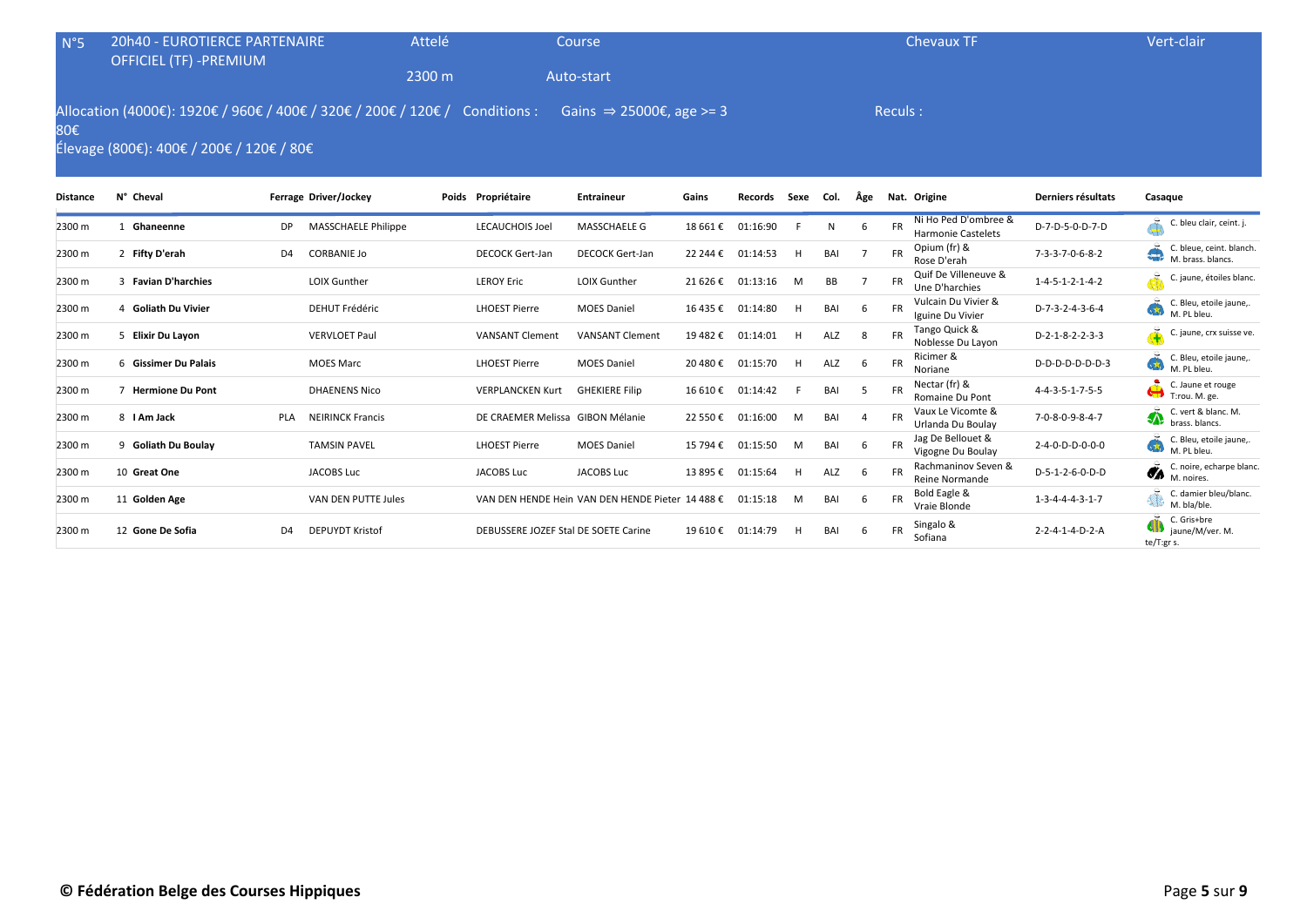| $N^{\circ}6$    | 21h10 - COLORADO -ONLINE                                                                                                 |                |                        | Attelé |                          | Course                                     |           |          |      |            |                | Nationaux                                   |                                 | <b>Bleu-clair</b>                                                |
|-----------------|--------------------------------------------------------------------------------------------------------------------------|----------------|------------------------|--------|--------------------------|--------------------------------------------|-----------|----------|------|------------|----------------|---------------------------------------------|---------------------------------|------------------------------------------------------------------|
|                 |                                                                                                                          |                |                        | 1750 m |                          | Auto-start                                 |           |          |      |            |                |                                             |                                 |                                                                  |
|                 | Allocation (2000€): 960€ / 480€ / 200€ / 160€ / 100€ / 60€ / 40€ Conditions :<br>Élevage (400€): 200€ / 100€ / 60€ / 40€ |                |                        |        |                          | Gains $\Rightarrow$ 3500€, age >= 3        |           |          |      |            |                | Reculs:                                     |                                 |                                                                  |
| <b>Distance</b> | N° Cheval                                                                                                                |                | Ferrage Driver/Jockey  |        | Poids Propriétaire       | Entraineur                                 | Gains     | Records  | Sexe | Col.       | Äge            | Nat. Origine                                | Derniers résultats              | Casaque                                                          |
| 1750 m          | 1 Madoc Worthy                                                                                                           | D4             | PEETERS Jonathan       |        | PEETERS Jonathan         | PEETERS Jonathan                           | 2 559€    | 01:15:94 | H    | <b>BBF</b> | 6              | Harpers Joker &<br>BE<br>Allez Worthy       | 7-4-T-3-7-1-4-D                 | C. rouge, étoile noire.                                          |
| 1750 m          | 2 Nero Ter Putten                                                                                                        |                | VERGAERDE Gérard       |        | VAN DER MEERSCH<br>Luc   | VAN DER MEERSCH Luc 1787 €                 |           | 01:16:96 | H    | BAI        | 5              | S J's Photo &<br><b>BE</b><br>Ciao Rapida   | $5-3-1-D-2-2-1-3$               | C. verte, bret. noires.<br>M. coutures noires.                   |
| 1750 m          | 3 Naglo D'hoeve                                                                                                          |                | DE GROOTE Marnix       |        | DE WILDE Lieven          | DE WILDE Lieven                            | 88€       | 01:23:05 | H    | BB         | .5             | Queops &<br><b>BE</b><br>Ultra Ridge P      | D-0-D-D-D-D-4-0                 | C. Bandes bleu clair/bl.<br>M. anches.                           |
| 1750 m          | 4 Nikita Ac                                                                                                              | DP             | LANNOO Geert           |        | DELAMILLIEURE<br>Werner  | LANNOO Arsène                              | 2466€     | 01:15:57 | F    | BAI        | 5              | Abano As &<br>BE<br>Alisia                  | $D-6-3-8-3-1-6-1$               | C. chevr.<br>jaunes/rouges. M.<br>jaunes.                        |
| 1750 m          | 5 Mandarine Des D                                                                                                        |                | <b>DEHUT Frédéric</b>  |        | DEHUT jean louis         | DEHUT jean louis                           | 682€      | 01:16:12 |      | <b>BBF</b> | 6              | Harpers Joker &<br>BE<br>Etincelle Des D    | D-7-5-8-3-7-8-4                 | C. Rouge, etoile jaune,.<br>M. m.rouge, circle jau.<br>T. jaune. |
| 1750 m          | 6 Karel Ter Putten                                                                                                       |                | <b>CORBANIE Jo</b>     |        | DE JAEGER Ivan           | DE JAEGER Ivan                             | 2 539€    | 01:16:57 | M    | ALZ        | 8              | Rocklyn &<br>BE<br>Odessa Jet               | D-8-0-4-5-7-5-1                 | C. bleue, "DC" jaune.<br>M. bleues, brass.<br>jaunes.            |
| 1750 m          | 7 One Million Dollar                                                                                                     |                | DE RIJKER Tom          |        | DE RIJKER Koen           | DE RIJKER Koen                             | 1964€     | 01:15:05 |      | BAI        | $\overline{4}$ | Castore Gas &<br>BE<br>Fhotora              | 2-5-2-2-1-2-D-5                 | C. bleue, étoile jaune.<br>ST.<br>M. brass. jaunes.              |
| 1750 m          | 8 Hefanie D'harchies                                                                                                     |                | <b>DEHUT Ludovic</b>   |        | <b>DEHUT Ludovic</b>     | <b>DEHUT Ludovic</b>                       | 398€      | 01:16:87 |      | <b>BBF</b> | -5             | Unique Quick &<br>FR<br>Kaline D'harchies   | D-3-D-4-6-4-D-D                 | C. rouge, "L" jaune. M.<br>cerlées jaunes.                       |
| 1750 m          | 9 Nordic Warrior                                                                                                         |                | D'HAESE Andy           |        | D'HAESE Herman           | D'HAESE Andy                               | 3 144 €   | 01:16:34 |      | BAI        | 5              | Ufo Kievitshof &<br>BE<br>Assepoes          | $8 - 8 - 0 - 2 - 7 - 1 - 2 - 7$ | C. Vert et blanc, m.bla.<br>Ŵ<br>M. nches.                       |
| 1750 m          | 10 Never Loser Hd                                                                                                        |                | <b>CANNAERT Lieven</b> |        | <b>DELAUNOIS Hervé</b>   | <b>CANNAERT Lieven</b>                     | 3 083€    | 01:16:53 |      | <b>BBF</b> | -5             | Daguet Rapide &<br>BE<br>Yasmine Boshoeve   | $3-3-8-D-4-6-7-5$               | C. bleue, "HD" blanc.<br>G)                                      |
| 1750 m          | 11 Golden De Jana                                                                                                        | D <sub>4</sub> | VAN DEN PUTTE Jules    |        | <b>ADF</b>               | HORSE RACING TEAM HORSE RACING TEAM<br>ADF | 2823€     | 01:16:23 |      | BB         | 6              | Lutin Malin &<br>FR<br>Star De Jana         | 2-2-6-5-3-3-D-0                 | ٠<br>C. bleue & vert. M.<br>blanches. T. verte.                  |
| 1750 m          | 12 Nashvill Dieschoot                                                                                                    |                | LOIX Gunther           |        | MATIC VOF                | <b>LOIX Gunther</b>                        | 3 3 5 4 € | 01:16:72 | H    | ALZ        | 5              | Icare De Pouline &<br>BE<br>Pasadena Charms | 1-2-2-3-D-5-1-D                 | C. Blanche Etoiles noir.<br>$\bigoplus_{M. \text{ es/M.BI nc.}}$ |
| 1750 m          | 13 Maestro S                                                                                                             |                | <b>HUYGENS Hanna</b>   |        | <b>SMEETS Robert</b>     | <b>SMEETS Robert</b>                       | 3 364 €   | 01:17:17 | M    | <b>BBF</b> | 6              | Timoko &<br>BE<br>Thrista Belle S           | $0-1-D-D-0-1-1-1$               | C. Rouge, bande<br>blanche. M., m.noires.                        |
| 1750 m          | 14 John Casindra                                                                                                         | D <sub>4</sub> | <b>DEVOLDER Dries</b>  |        | VANRENTERGHEM<br>Antoine | VANRENTERGHEM<br>Antoine                   | 3 082€    | 01:16:70 | M    | BAI        | -9             | Johnnie Walker N &<br>BE<br>Enjoy Casindra  | $0 - 8 - 6 - 7 - 5 - 0 - 2 - 8$ | C. Rouge étoiles<br>blanch. M. rouche.                           |
| 1750 m          | 15 Kira Boko                                                                                                             |                | DE RIJCKE Tracey       |        | DE NEVE Anneke           | DE NEVE Anneke                             | 3 372 €   | 01:16:70 |      | N          | 8              | Boardwalk Hall &<br><b>BE</b><br>Saga Boko  | $7 - 8 - 2 - 3 - 6 - 6 - 7 - 0$ | C. rouge "D" blanc. M.<br>┳<br>blanches.                         |
| 1750 m          | 16 Nacido                                                                                                                |                | VANDENABEELE Floris    |        | <b>RIJMENANTS Birthe</b> | <b>LOIX Gunther</b>                        | 2 601 €   | 01:16:79 | M    | BB         | 5              | Micro Mesh &<br>BE<br>Saga Boko             | $0 - 1 - 1 - 7 - 2 - 5 - 1 - 2$ | bleu, logo rose<br>Ð                                             |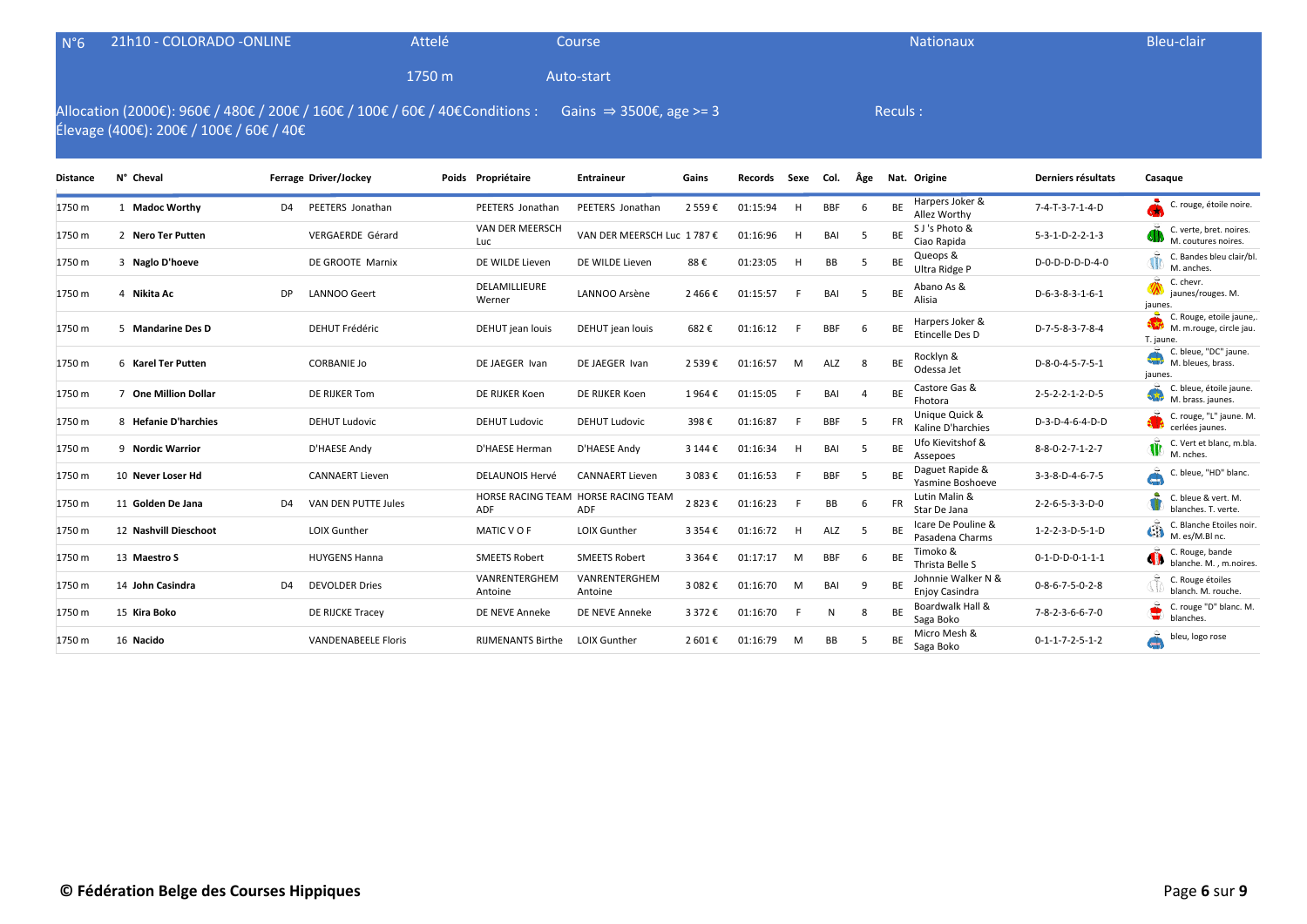| $N^{\circ}$ 7   | 21h40 - SOCA -ONLINE                     | Attelé                                                                       |                        | Course                                |          |                    |      |      |     | Internationaux                                        |                    | Jaune                                               |
|-----------------|------------------------------------------|------------------------------------------------------------------------------|------------------------|---------------------------------------|----------|--------------------|------|------|-----|-------------------------------------------------------|--------------------|-----------------------------------------------------|
|                 |                                          | 2840 m                                                                       |                        | Auto-start                            |          |                    |      |      |     |                                                       |                    |                                                     |
| 90€             | Élevage (900€): 450€ / 225€ / 135€ / 90€ | Allocation (4500€): 2160€ / 1080€ / 450€ / 360€ / 225€ / 135€ / Conditions : |                        | Gains $\Rightarrow$ 120000€, age >= 3 |          |                    |      |      |     | Reculs:                                               |                    |                                                     |
| <b>Distance</b> | N° Cheval                                | Ferrage Driver/Jockey                                                        | Poids Propriétaire     | Entraineur                            | Gains    | Records            | Sexe | Col. | Âge | Nat. Origine                                          | Derniers résultats | Casague                                             |
| 2840 m          | <b>Mac Smily</b>                         | <b>NEIRINCK Francis</b>                                                      | <b>BRUYNEEL Marc</b>   | <b>CORBANIE Jo</b>                    |          | 100 887 € 01:12:70 | H.   | BAI  | 8   | Brioni &<br>DE<br>Smily                               | 4-D-7-1-7-8-5-D    | C. Rouge chevrons<br>verts. M. rouges brass.<br>ve. |
| 2840 m          | <b>Expert D'erpion</b>                   | MASSCHAELE Philippe                                                          | <b>LOURENCO Abilio</b> | MASSCHAELE G                          | 96 220 € | 01:13:50           | H    | BAI  | 8   | Real De Lou &<br><b>FR</b><br><b>Tillarney Merite</b> | 7-8-5-7-4-7-8-0    | å<br>C. verte. M. rouges.                           |

2840 m <sup>3</sup> **Lucky Base** DA CORBANIE Jo BRUYNEEL Marc CORBANIE Jo 107 546 € 01:12:08 <sup>H</sup> BAI <sup>7</sup> BE Akjas Funnymaker & Sidonie D'husdine 2-1-0-2-3-6-D-2

2840 m <sup>4</sup> **Cirio** DHAENENS Nico DEVIS Roland DEVIS Roland 113 793 € 01:12:60 <sup>M</sup> BAI <sup>10</sup> FR Jag De Bellouet &

2840 m <sup>5</sup> **Fashion Maker** D4 DEPUYDT Kristof DESMET yannick DESMET yannick 62 100 € 01:13:30 <sup>H</sup> BAI <sup>7</sup> FR Up And Quick &

2840 m <sup>6</sup> **Jambora** D4 VAN DEN PUTTE Jules DECLERCK Kurt VAN DEN PUTTE Jules 52 675 € 01:13:40 <sup>H</sup> BBF <sup>9</sup> BE Otello Pierji &

2840 m <sup>7</sup> **Euro Maker** D4 VERGAERDE Gérard HICEWA NV GHEKIERE Filip 90 625 € 01:13:50 <sup>M</sup> BAI <sup>8</sup> FR Prodigious &

C. Rouge chevrons verts. M. rouges brass.

C. Bleu crx malte borde. M. au,m.bleue.

m.blanches.

ve.

T. bordeaux.

Jag De Bellouet & 5-6-5-8-D-9-7-0

Up And Quick &  $D$ -7-2-6-0-0-6-1 C. Bleue V blanc. M.<br>Quitalia

Otello Pierji &  $1-2-4-1-1-1-1-3$  C. Blanc, bande jaune,

Prodigious & ED 8-5-5-7-5-D-3 C. rouge/bleue logo Calt Lake City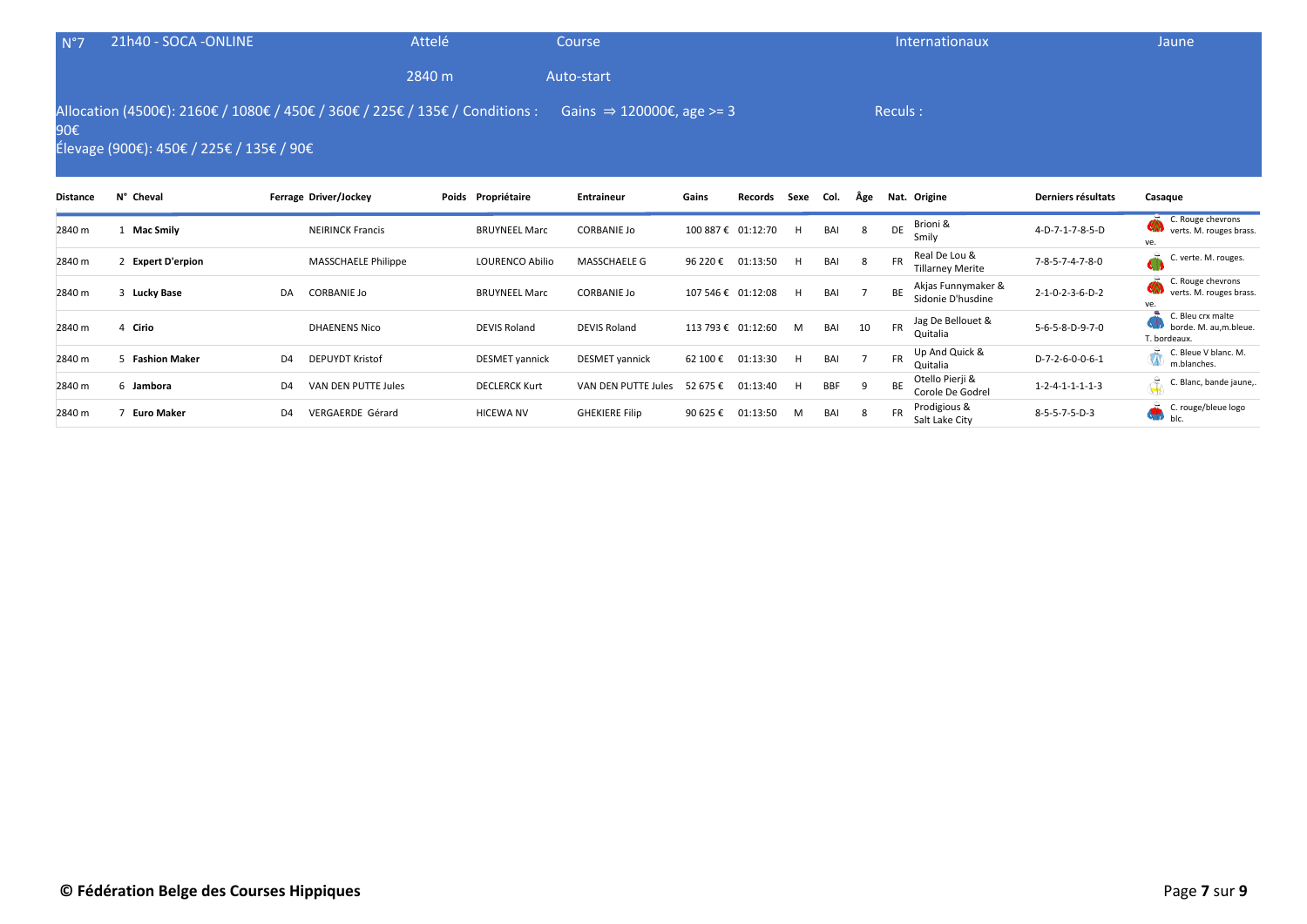| $N^{\circ}8$ | 22h10 - FUTALEUFU -ONLINE               | Attelé                                                                                                          |                    | Course     |       |  |  | Inter. Priorité belges             |                    | <b>Blanc</b> |
|--------------|-----------------------------------------|-----------------------------------------------------------------------------------------------------------------|--------------------|------------|-------|--|--|------------------------------------|--------------------|--------------|
|              |                                         | 2300 m                                                                                                          |                    | Auto-start |       |  |  |                                    |                    |              |
| 50€          | Élevage (500€): 250€ / 125€ / 75€ / 50€ | Allocation (2500€): 1200€ / 600€ / 250€ / 200€ / 125€ / 75€ / Conditions : Gains $\Rightarrow$ 15000€, age >= 3 |                    |            |       |  |  | Reculs :                           |                    |              |
| Distance     | N° Cheval                               | Ferrage Driver/Jockey                                                                                           | Poids Propriétaire | Entraineur | Gains |  |  | Records Sexe Col. Âge Nat. Origine | Derniers résultats | Casague      |

| Distance | <b>IN CHEVAL</b>     |                | <b>Lettage DIREI/JOCKEY</b> | Pulus Proprietaire       | <b>Elitialiteur</b>                 | adilis    | Recorus  | うせんせ | LUI. | Age |           | ivat. Uligille                            | Derniers resultats              | casayue                                                        |
|----------|----------------------|----------------|-----------------------------|--------------------------|-------------------------------------|-----------|----------|------|------|-----|-----------|-------------------------------------------|---------------------------------|----------------------------------------------------------------|
| 2300 m   | Liebling "e"         |                | VAN DEN BERGH Frank         | <b>STABLES JLF</b>       | <b>STABLES JLF</b>                  | 14 853 €  | 01:14:06 |      | BAI  |     | BE        | Akjas Funnymaker &<br>Union Jet           | $2 - 3 - 3 - 6 - 3 - 3 - 6 - 4$ | C. bleue, étoile jaune.                                        |
| 2300 m   | 2 Jitan Occagnes     |                | <b>CANNAERT Lieven</b>      | <b>CANNAERT</b> gilles   | <b>CANNAERT Lieven</b>              | 14 739€   | 01:15:40 | н    | BAI  | -6  | <b>NL</b> | Titan D'occagnes &<br>Caja D'occagnes     | D-D-1-4-3-3-3-1                 | C. Noir Épaulettes<br>KU)<br>Blanc. M. Noir<br>Coutures Blanc. |
| 2300 m   | 3 Earl Grey Way      |                | <b>GODART Arnaud</b>        | <b>GODART Jacques</b>    | <b>GODART Jacques</b>               | 10 828€   | 01:13:77 | H    | BAI  | -8  | <b>FR</b> | Quatre Juillet &<br>Nothing More          | 4-5-0-0-6-8-A-7                 | C. bleue, "G" rouge. M.<br>u<br>rouges.                        |
| 2300 m   | 4 Lord Of Love       | DA             | <b>HUYGENS Hanna</b>        | <b>GAILLY Marcel</b>     | <b>HUYGENS-DE WITTE</b><br>Ingeborg | 12 590 €  | 01:14:62 |      | BAI  |     | <b>BE</b> | Love You &<br>Elmsea Sidney               | $2 - 6 - 2 - D - 2 - 3 - 1 - 4$ | C. mi bleu/blc. M.<br>blanches.                                |
| 2300 m   | 5 Felix Crown        | D <sub>4</sub> | <b>LOIX Gunther</b>         | POLE DU CHEVAL           | POLE DU CHEVAL                      | 14 851 €  | 01:13:49 | M    | BAI  |     | <b>FR</b> | Love You &<br>Jodie Crown                 | $3 - 1 - 4 - 0 - 2 - 2 - 2 - D$ | C. damier<br>orange/blanc. M.<br>damier orange/blanc           |
| 2300 m   | 6 Louis Victory Fr   |                | DE GROOTE Marnix            | <b>REEKMANS Frederik</b> | <b>REEKMANS Frederik</b>            | 10 198€   | 01:11:42 | H    | BAI  |     | BE        | Victory Margin &<br>Do It Likeastar       | $3 - 2 - 3 - 5 - 1 - 3 - 2 - 1$ | C. verte, "R" jaune. M.<br>jaunes ét.vertes.                   |
| 2300 m   | <b>Graceful Boko</b> | D <sub>4</sub> | <b>APERS Anne-Mieke</b>     | <b>STAL BOLETS</b>       | <b>STAL BOLETS</b>                  | 11 256 €  | 01:13:81 |      | BAI  | - q | <b>DE</b> | Virgill Boko &<br><b>Insider Trade</b>    | 7-4-4-5-7-7-7-D                 | C. jaune étoiles bleue.<br>M. ceint. rouge.                    |
| 2300 m   | 8 L'as Du Calvaire   | PLA            | VAN DEN PUTTE Jules         | VERPLANCKEN<br>Sebastien | <b>CORTY Celestine</b>              | 12 733 €  | 01:14:72 | н    | BB   |     | BE        | Tucson &<br>Magnolia Pl                   | $1 - 1 - 5 - 5 - 2 - 4 - 4 - 6$ | C. jaune, éch.rouge. M.<br>bleues.                             |
| 2300 m   | 9 Horus De L'iton    | D4             | <b>MASSCHAELE Philippe</b>  | MASSCHAELE G             | MASSCHAELE G                        | 2 190 €   | 01:17:60 | H    | BAI  | .5  | <b>FR</b> | Rolling D'heripre &<br>Urbane De Liton    | D-9-D-D-5-0-D                   | C. Bordeaux,<br>m.bleues,. M. t.noire.                         |
| 2300 m   | 10 Lolye De Fosses   |                | <b>DEHUT Frédéric</b>       | <b>BIOT JEAN-BENOIT</b>  | <b>BIOT JEAN-BENOIT</b>             | 9 3 2 4 € | 01:14:98 |      | BAI  |     | BE        | Victor Du Calvaire &<br>Barbara De Fosses | 8-7-8-3-0-5-3-5                 | ₩<br>C. Bleu, rayee blanc.                                     |
| 2300 m   | 11 Hurricane Hill    | D <sub>4</sub> | <b>CORBANIE Jo</b>          | <b>BRUYNEEL Marc</b>     | <b>CORBANIE Jo</b>                  | 9 902 €   | 01:15:07 | M    | BAI  | -5  | DE        | Muscle Hill &<br>Saorce                   | $0 - 3 - 1 - 1 - 0 - D - 4 - D$ | C. Rouge chevrons<br>verts. M. rouges brass.<br>ve.            |
| 2300 m   | 12 Minnie Di Bianca  |                | MOUHEB Hassad               | <b>ECURIE HM STABLES</b> | <b>GIBON Mélanie</b>                | 9 0 5 5 € | 01:13:99 |      | BAI  | -6  | BE        | Coktail Jet &<br>Neve Di Bianca           | D-5-3-2-4-4-5-1                 | å<br>C. jaune étoile noires.                                   |
|          |                      |                |                             |                          |                                     |           |          |      |      |     |           |                                           |                                 |                                                                |